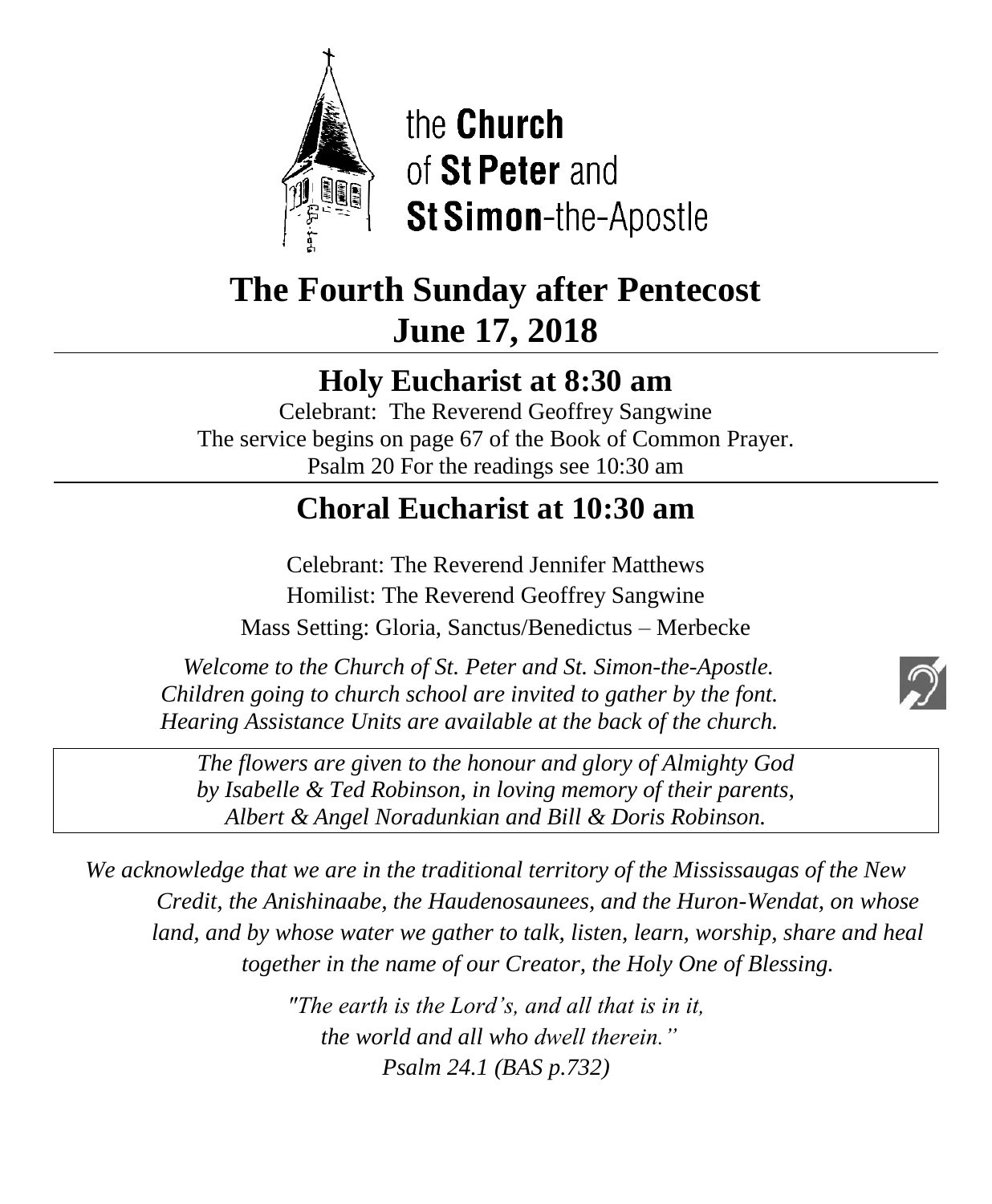## **Gathering of the Community**

**Hymn 525** *The Church's One Foundation* **AURELIA** 

*Celebrant* The grace of our Lord Jesus Christ, and the love of God, and the fellowship of the Holy Spirit, be with you all.

*All* **And with thy spirit.**

*Celebrant* Almighty God,

- *All* **unto whom all hearts be open, all desires known, and from whom no secrets are hid: cleanse the thoughts of our hearts by the inspiration of thy Holy Spirit, that we may perfectly love thee, and worthily magnify thy holy name; through Christ our Lord. Amen.**
- *Celebrant* Our Lord Jesus Christ said: hear, O Israel, the Lord our God is one Lord; and thou shalt love the Lord thy God with all thy heart, and with all thy soul, and with all thy mind, and with all thy strength. This is the first and great commandment. And the second is like unto it: thou shalt love thy neighbour as thyself. On these two commandments hang all the law and the prophets.
- *All* **Lord have mercy upon us, and write both these thy laws** CP 677 **in our hearts, we beseech thee.**

**Gloria** (*Common Praise* 679) MERBECKE

*Celebrant* Glory be to God on high,

*All* **and in earth peace, good will towards men. We praise thee, we bless thee, we worship thee, we glorify thee, we give thanks to thee for thy great glory, O Lord God, heavenly king, God the Father almighty. O Lord, the only-begotten Son, Jesus Christ; O Lord God, Lamb of God, Son of the Father, that takest away the sin of the world, have mercy upon us. Thou that takest away the sin of the world, receive our prayer. Thou that sittest at the right hand of God the Father, have mercy upon us. For thou only art holy; thou only art the Lord; thou only, O Christ, with the Holy Ghost, art most high in the glory of God the Father. Amen.**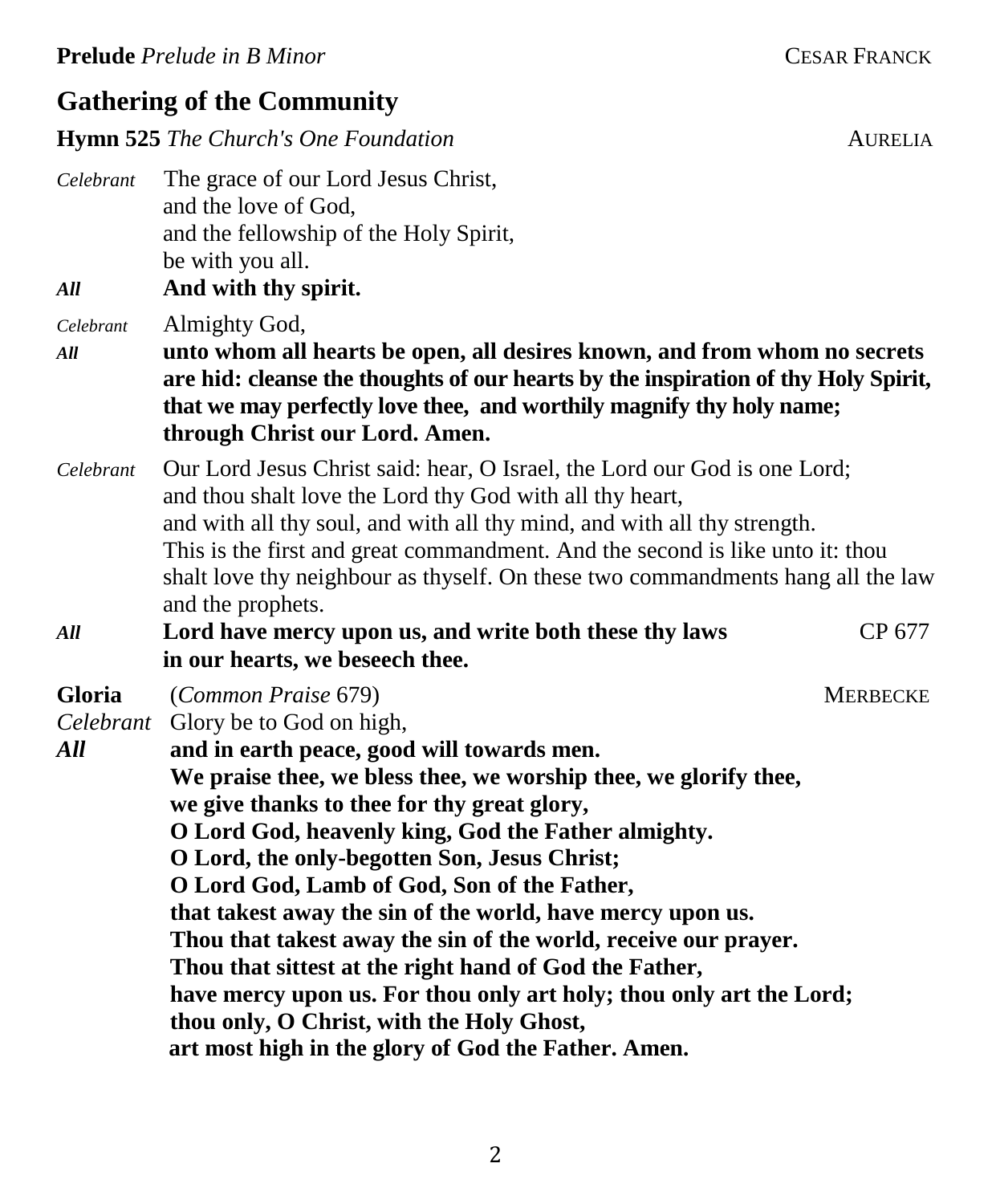## **Collect of the Day**

*Celebrant* Almighty God, without you we are not able to please you. Mercifully grant that your Holy Spirit may in all things direct and rule our hearts; through Jesus Christ our Lord, who is alive and reigns with you and the Holy Spirit, one God, now and for ever. **Amen.**

## **Proclamation of the Word**

### **Old Testament Lesson** *1 Samuel 15.34—16.13 Read by Rex Southgate*

*Reader* The Old Testament lesson is written in the  $15<sup>th</sup>$  chapter of the  $1<sup>st</sup>$  book of Samuel, beginning at the  $34<sup>th</sup>$  verse.

Then Samuel went to Ramah; and Saul went up to his house in Gibeah of Saul. Samuel did not see Saul again until the day of his death, but Samuel grieved over Saul. And the Lord was sorry that he had made Saul king over Israel. The Lord said to Samuel, 'How long will you grieve over Saul? I have rejected him from being king over Israel. Fill your horn with oil and set out; I will send you to Jesse the Bethlehemite, for I have provided for myself a king among his sons.' Samuel said, 'How can I go? If Saul hears of it, he will kill me.' And the Lord said, 'Take a heifer with you, and say, "I have come to sacrifice to the Lord." Invite Jesse to the sacrifice, and I will show you what you shall do; and you shall anoint for me the one whom I name to you.' Samuel did what the Lord commanded, and came to Bethlehem. The elders of the city came to meet him trembling, and said, 'Do you come peaceably?' He said, 'Peaceably; I have come to sacrifice to the Lord; sanctify yourselves and come with me to the sacrifice.' And he sanctified Jesse and his sons and invited them to the sacrifice. When they came, he looked on Eliab and thought, 'Surely the Lord's anointed is now before the Lord.' But the Lord said to Samuel, 'Do not look on his appearance or on the height of his stature, because I have rejected him; for the Lord does not see as mortals see; they look on the outward appearance, but the Lord looks on the heart.' Then Jesse called Abinadab, and made him pass before Samuel. He said, 'Neither has the Lord chosen this one.' Then Jesse made Shammah pass by. And he said, 'Neither has the Lord chosen this one.' Jesse made seven of his sons pass before Samuel, and Samuel said to Jesse, 'The Lord has not chosen any of these.' Samuel said to Jesse, 'Are all your sons here?' And he said, 'There remains yet the youngest, but he is keeping the sheep.' And Samuel said to Jesse, 'Send and bring him; for we will not sit down until he comes here.' He sent and brought him in. Now he was ruddy, and had beautiful eyes, and was handsome. The Lord said, 'Rise and anoint him; for this is the one.' Then Samuel took the horn of oil, and anointed him in the presence of his brothers; and the spirit of the Lord came mightily upon David from that day forward. Samuel then set out and went to Ramah.

*Reader* The word of the Lord. *All* **Thanks be to God.**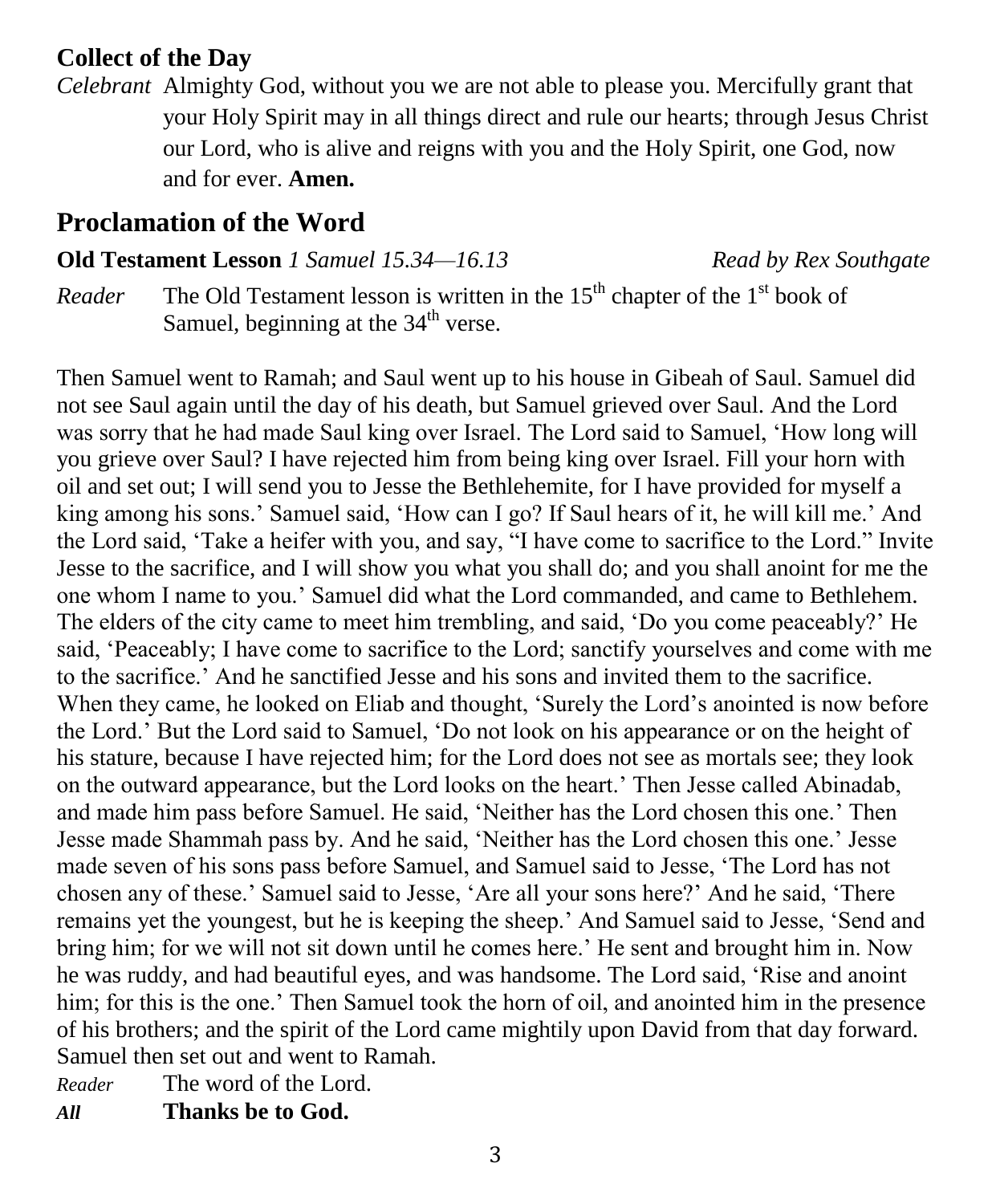**Psalm 20** *Sung by all. Please remain seated.*



<sup>1</sup> The Lord hear thee in the 'day of 'trouble;  $/$ the Name of the ' God of ' Jacob de'fend thee;  $2^2$  Send thee ' help  $\cdot$  from the ' sanctuary, / and ' strengthen thee ' out of ' Sion;  $3$  Remember ' all thy ' offerings, / and ac'cept thy ' burnt ' sacrifice;  $4$  Grant thee thy ' heart's de'sire, / and ful'fil ' all thy ' mind.  $5$  We will rejoice in thy salvation, and triumph in the 'Name of  $\cdot$  our 'God: / the Lord per'form all ' thy pe'titions. <sup>6</sup> Now know I that the Lord helpeth his anointed, and will hear him from his ' holy ' heaven, / even with the wholesome ' strength · of his ' right ' hand.  $7$  Some put their trust in chariots, and ' some in ' horses;  $\sqrt{ }$ but we will remember the ' Name · of the ' Lord our ' God.  $8$  They are brought 'down and ' fallen; / but we are ' risen and ' stand ' upright.  $9^9$  O Lord, ' save the ' king, /

and mercifully hear us ' when we ' call up'on thee.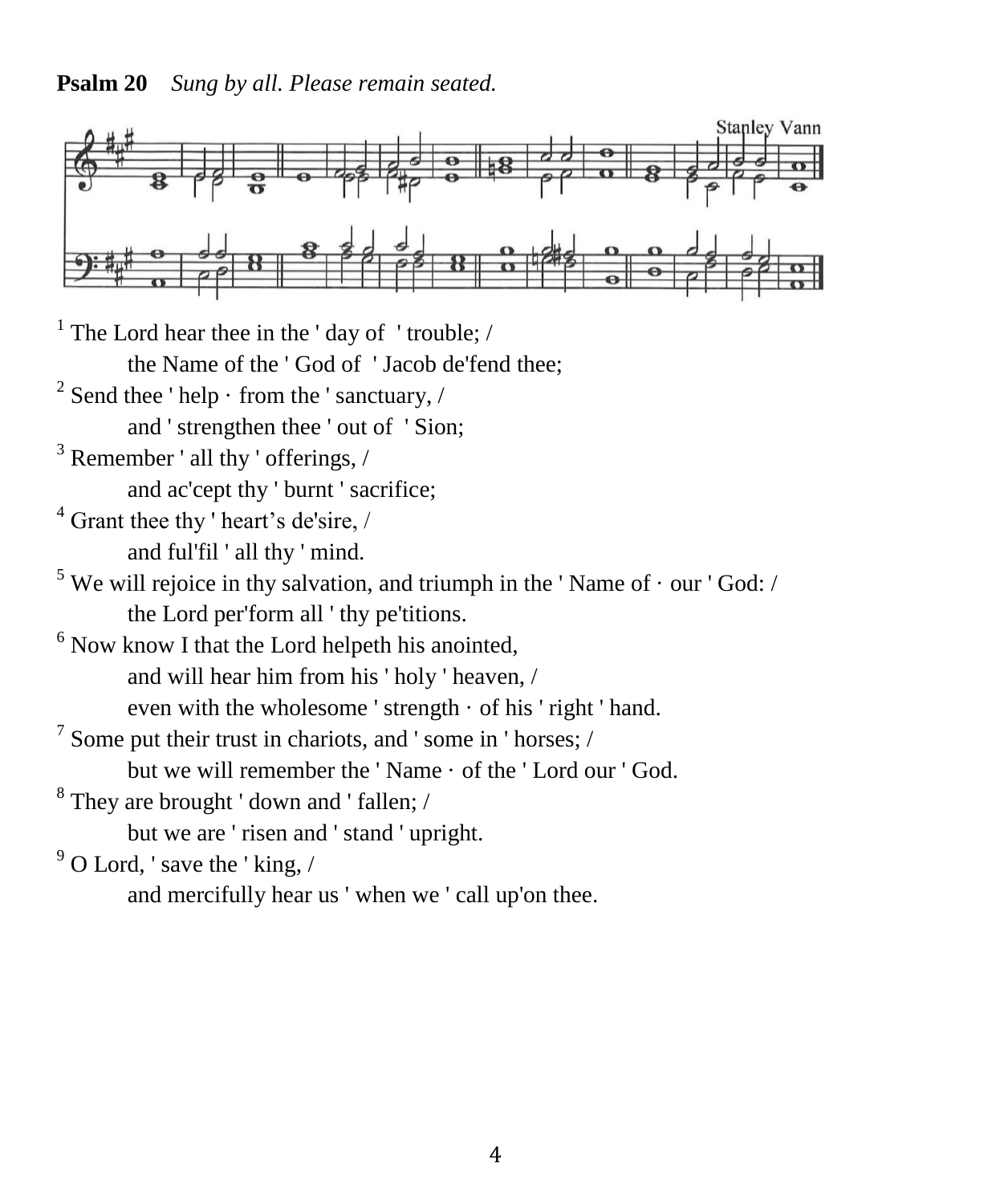### **Epistle** *2 Corinthians 5.6–10, (11–13), 14–17 Read by Katherine Jones*

*Reader* The Epistle is written in the 5th chapter of the 2nd letter to the Corinthians, beginning at the 6th verse.

So we are always confident; even though we know that while we are at home in the body we are away from the Lord— for we walk by faith, not by sight. Yes, we do have confidence, and we would rather be away from the body and at home with the Lord. So whether we are at home or away, we make it our aim to please him. For all of us must appear before the judgement seat of Christ, so that each may receive recompense for what has been done in the body, whether good or evil. Therefore, knowing the fear of the Lord, we try to persuade others; but we ourselves are well known to God, and I hope that we are also well known to your consciences. We are not commending ourselves to you again, but giving you an opportunity to boast about us, so that you may be able to answer those who boast in outward appearance and not in the heart. For if we are beside ourselves, it is for God; if we are in our right mind, it is for you. For the love of Christ urges us on, because we are convinced that one has died for all; therefore all have died. And he died for all, so that those who live might live no longer for themselves, but for him who died and was raised for them. From now on, therefore, we regard no one from a human point of view; even though we once knew Christ from a human point of view, we know him no longer in that way. So if anyone is in Christ, there is a new creation: everything old has passed away; see, everything has become new!

*Reader* The word of the Lord. *All* **Thanks be to God.**





## *Cantor:* Quietly accept the message planted in your hearts; it can bring you salvation.

*James 1.21*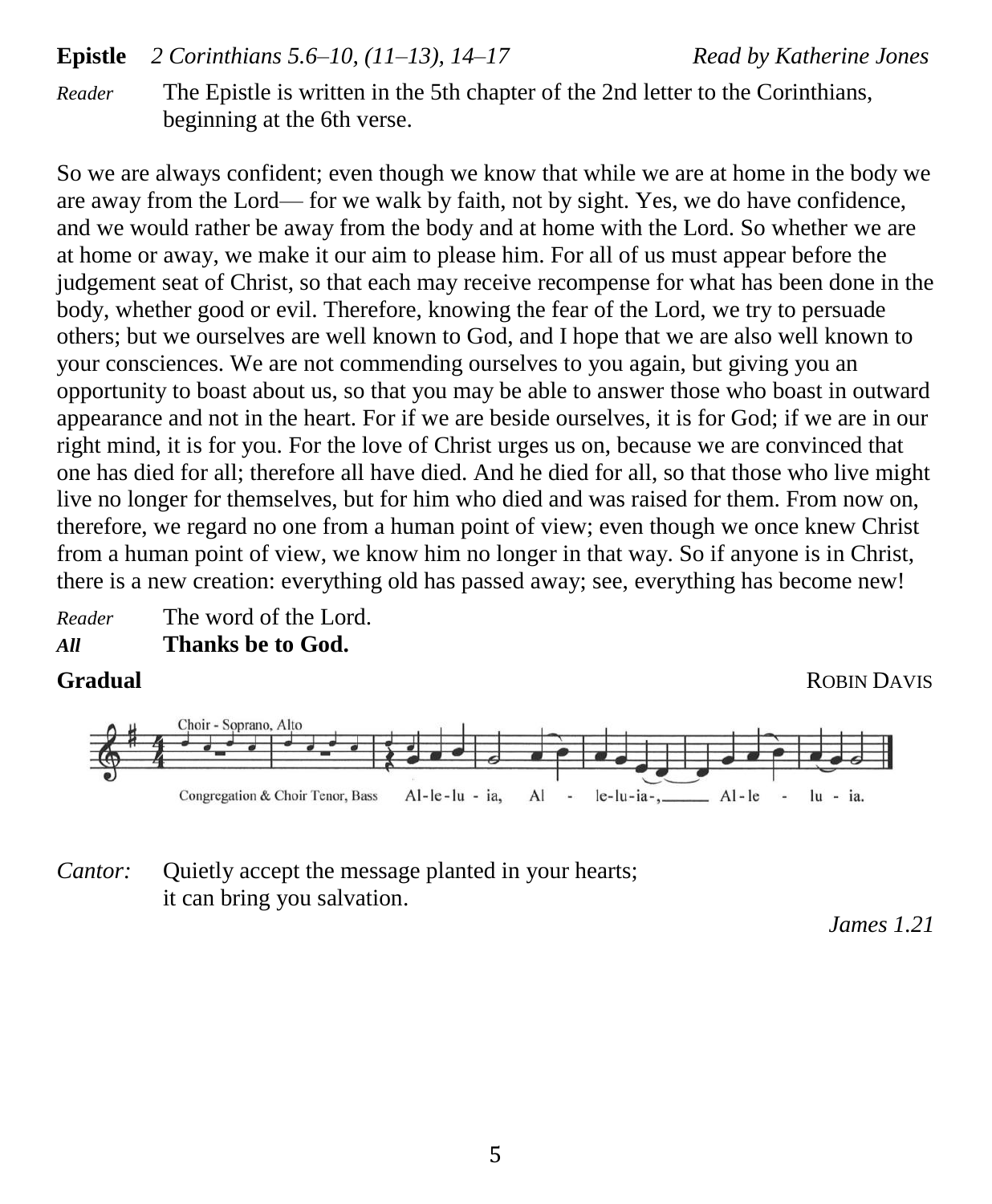**Gospel** *Mark 4.26–34 Gospeller* The Lord be with you. *All* **And with thy spirit.** *Gospeller* The Holy Gospel is written in the 4th chapter of the Gospel according to St. Mark, beginning at the 26th verse.

*All* **Glory be to thee, O Lord.**

Jesus also said, 'The kingdom of God is as if someone would scatter seed on the ground, and would sleep and rise night and day, and the seed would sprout and grow, he does not know how. The earth produces of itself, first the stalk, then the head, then the full grain in the head. But when the grain is ripe, at once he goes in with his sickle, because the harvest has come.' He also said, 'With what can we compare the kingdom of God, or what parable will we use for it? It is like a mustard seed, which, when sown upon the ground, is the smallest of all the seeds on earth; yet when it is sown it grows up and becomes the greatest of all shrubs, and puts forth large branches, so that the birds of the air can make nests in its shade. 'With many such parables he spoke the word to them, as they were able to hear it; he did not speak to them except in parables, but he explained everything in private to his disciples.

*Gospeller* The Gospel of Christ.

*All* **Praise be to thee, O Christ.**

## **Homily**

## **Nicene Creed**

*Celebrant* I believe in one God,

*All* **the Father almighty, maker of heaven and earth, and of all things visible and invisible; and in one Lord Jesus Christ, the only-begotten Son of God, begotten of the Father before all worlds, God, of God; Light, of Light; very God, of very God; begotten, not made; being of one substance with the Father; through whom all things were made: who for us and for our salvation came down from heaven, and was incarnate by the Holy Ghost of the Virgin Mary, and was made man, and was crucified also for us under Pontius Pilate. He suffered and was buried, and the third day he rose again, according to the scriptures, and ascended into heaven, and sitteth on the right hand of the Father. And he shall come again with glory to judge both the quick and the dead: whose kingdom shall have no end. And I believe in the Holy Ghost, the Lord, the giver of life, who proceedeth from the Father and the Son, who with the Father and the Son together is worshipped and glorified, who spake by the prophets. And I believe one, holy, catholic, and apostolic Church. I acknowledge one baptism for the remission of sins. And I look for the resurrection of the dead, and the life of the world to come. Amen.**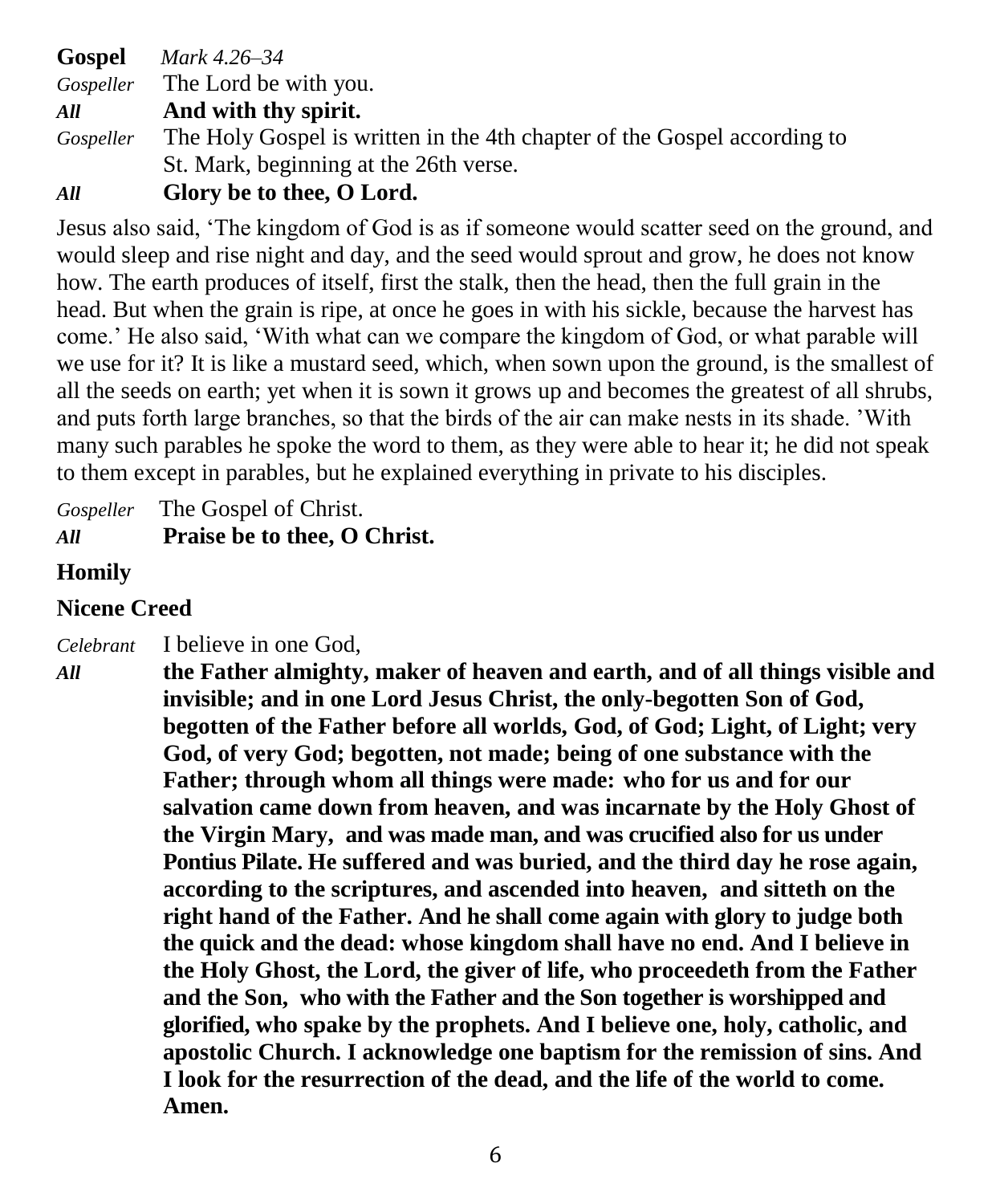**Prayers of the People** *Please kneel or stand, as able. Led by Peggy Needham*

*Response* Lord, in your mercy… **Hear our prayer**

#### **Confession and Absolution**

*Celebrant* Hear what comfortable words our Saviour Christ saith unto all that truly turn to him: Come unto me all that labour and are heavy laden, and I will refresh you.  *Matthew 11.28*

God so loved the world, that he gave his only-begotten Son, to the end that all that believe in him should not perish, but have eternal life. *John 3.16*

Hear also what Saint Paul saith: This is a true saying, and worthy of all to be received, that Christ Jesus came into the world to save sinners.

*1 Timothy 1.15*

Hear also what Saint John saith: If anyone sin, we have an Advocate with the Father, Jesus Christ the righteous; and he is the propitiation for our sins: and not for ours only, but also for the sins of the whole world. *1 John 2.1,2*

*The Celebrant invites the prayer of confession.*

*Silence is kept. Please kneel, as able.*

*Celebrant* Almighty God,

*All* **Father of our Lord Jesus Christ, maker of all things and judge of all people: we acknowledge and confess our manifold sins and wickedness, which we from time to time most grievously have committed, by thought, word and deed, against thy divine majesty. We do earnestly repent, and are heartily sorry for these our misdoings. Have mercy upon us, most merciful Father; for thy Son our Lord Jesus Christ's sake, forgive us all that is past; and grant that we may ever hereafter serve and please thee in newness of life, to the honour and glory of thy name; through Jesus Christ our Lord. Amen.**

*The Absolution is pronounced.*

#### **The Peace**

*Celebrant* The peace of the Lord be always with you.

### *All* **And with thy spirit.**

*We invite you to share a sign of peace with those near you – a handshake, slight bow or other form of greeting. Please respect the wishes of those who prefer not to shake hands.*

## **Celebration of the Eucharist**

### **Hymn 531** *You Who Dwell in the Shelter of the Lord*

## **Prayer over the Gifts**

*Celebrant* God of reconciliation and forgiveness, the saving work of Christ has made our peace with you. May that work grow toward its perfection in all we offer you this day. We ask this in his name. **Amen.**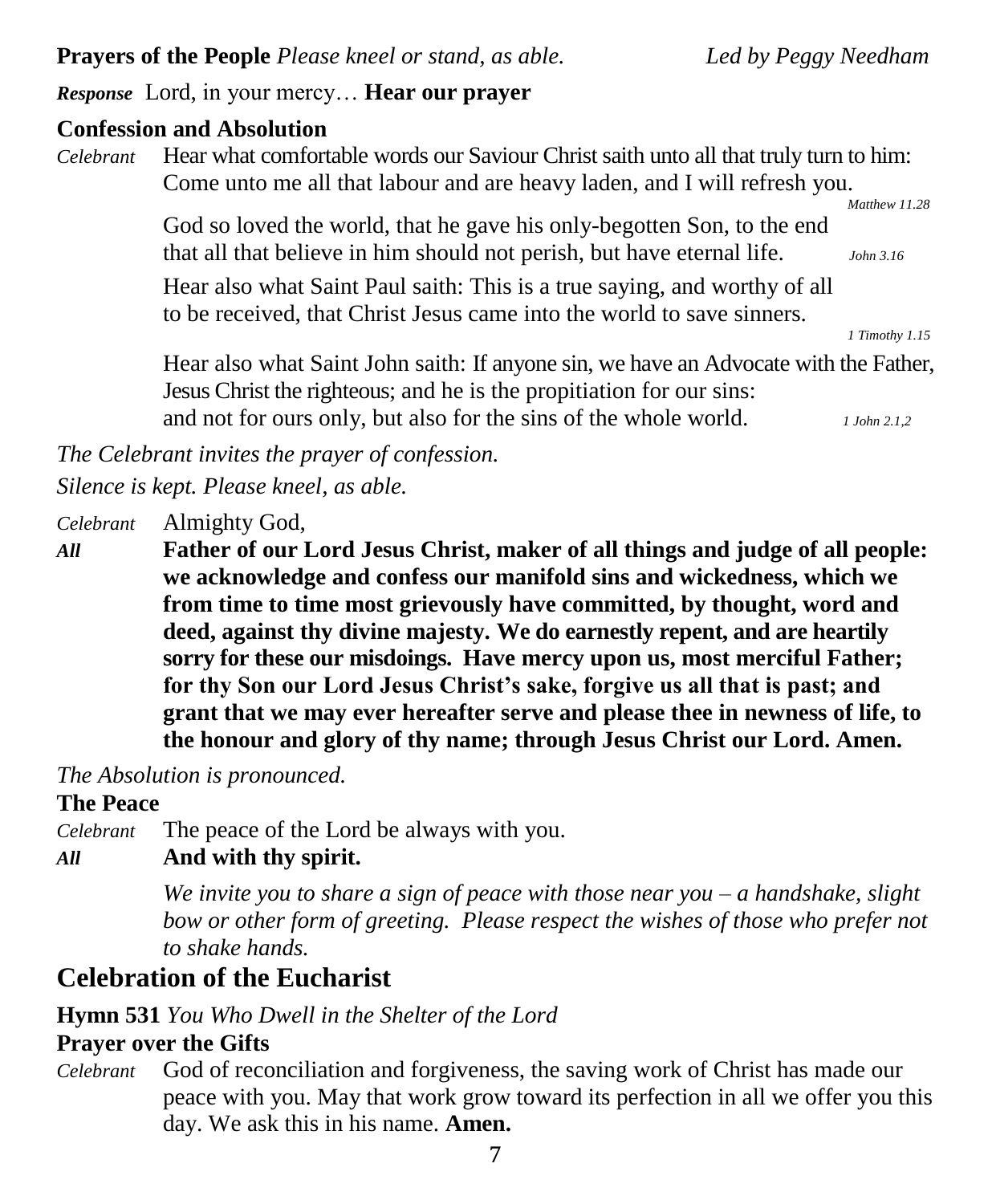## **Great Thanksgiving CP 682**

*Celebrant* The Lord be with you.

*All* **And with thy spirit.**

*Celebrant* Lift up your hearts.

*All* **We lift them up unto the Lord.**

*Celebrant* Let us give thanks unto our Lord God.

## *All* **It is meet and right so to do.**

*Celebrant* It is very meet, right, and our bounden duty, that we should at all times, and in all places, give thanks unto thee, O Lord, holy Father, almighty, everlasting God, creator and preserver of all things.

*The Celebrant continues with the preface.* 

- *Celebrant* Therefore with angels and archangels, and with all the company of heaven, we laud and magnify thy glorious name; evermore praising thee and saying:
- *All* **Holy, holy, holy, Lord God of Hosts, heaven and earth are full of thy glory. Glory be to thee, O Lord most high. Blessed is he that cometh in the name of the Lord: Hosanna in the highest.**
- *Celebrant* All glory be to thee, O Lord our God, who didst make us in thine own image; and, of thy tender mercy, didst give thine only Son Jesus Christ to take our nature upon him, and to suffer death upon the cross for our redemption. He made there a full and perfect sacrifice for the whole world; and did institute, and in his holy Gospel command us to continue, a perpetual memory of that his precious death and sacrifice, until his coming again; who, in the same night that he was betrayed, took bread; and when he had given thanks to thee, he broke it, and gave it to his disciples, saying, "Take, eat, this is my body, which is given for you. Do this in remembrance of me." Likewise, after supper, he took the cup; and when he had given thanks, he gave it to them, saying, "Drink this, all of you; for this is my blood of the new covenant, which is shed for you, and for many, for the remission of sins. Do this, as oft as ye shall drink it, in remembrance of me." Wherefore, O Lord and heavenly Father, we thy people do celebrate and make, with these thy holy gifts which we now offer unto thee, the memorial thy Son hath commanded us to make; having in remembrance his blessed passion and precious death, his mighty resurrection and glorious ascension; and looking for his coming again with power and great glory. And we most humbly beseech thee, O merciful Father, to hear us, and, with thy Word and Holy Spirit, to bless and sanctify these gifts of bread and wine, that they may be unto us the body and blood of thy dearly-beloved Son Jesus Christ.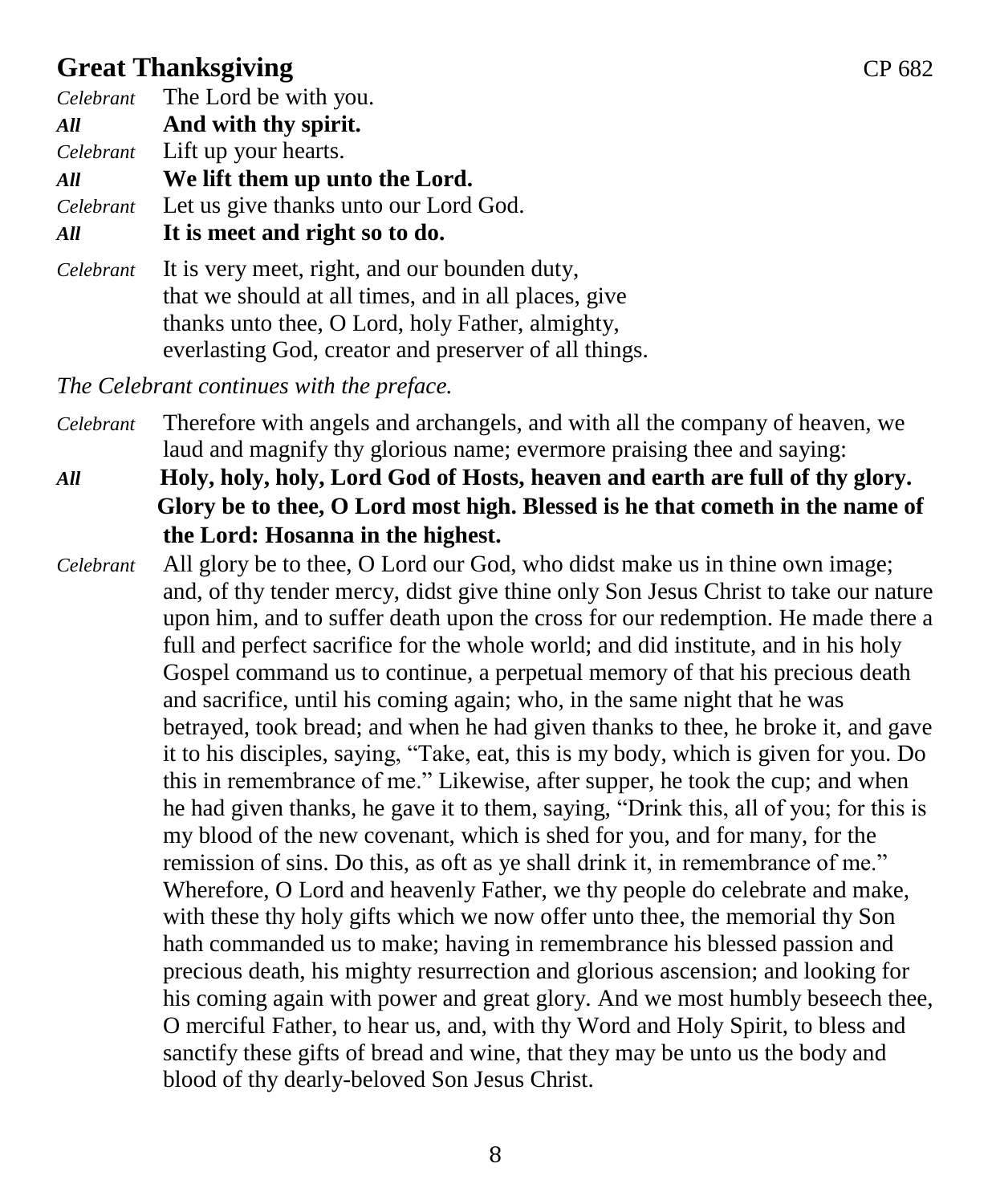## *All* **We praise thee, we bless thee, we thank thee, and we pray to thee, Lord our God.**

*Celebrant* And we earnestly desire thy fatherly goodness to accept this our sacrifice of praise and thanksgiving, whereby we offer and present unto thee, O Lord, ourselves, our souls and bodies. Grant, we beseech thee, that all who partake of this holy communion may worthily receive the most precious body and blood of thy Son Jesus Christ, and be filled with thy grace and heavenly benediction; and also that we and all thy whole Church may be made one body with him, that he may dwell in us, and we in him; through the same Jesus Christ our Lord; By whom, and with whom, and in whom, in the unity of the Holy Spirit all honour and glory be unto thee, O Father Almighty, world without end. **Amen.**

## **Lord's Prayer** CP 684

## **Breaking of the Bread**

*Celebrant* Christ our Passover has been sacrificed for us;

*All* **therefore let us keep the feast.**

*Celebrant* We do not presume,

- *All* **to come to this thy table, O merciful Lord,** 
	- **trusting in our own righteousness,**

**but in thy manifold and great mercies.** 

**We are not worthy so much as to gather up the crumbs under thy Table. But thou art the same Lord, whose property is always to have mercy: Grant us therefore, gracious Lord, so to eat the flesh of thy dear Son Jesus Christ, and to drink his blood, that our sinful bodies may be made clean by his body, and our souls washed through his most precious blood, and that we may evermore dwell in him, and he in us. Amen.**

## **Agnus Dei**

*Choir O Lamb of God, that takest away the sin of the world, have mercy upon us. O Lamb of God, that takest away the sin of the world, have mercy upon us. O Lamb of God, that takest away the sin of the world, grant us thy peace.*

## **Holy Communion**

*All baptized Christians are welcome to receive Communion.*

*Please do not dip the consecrated bread into the wine - Drinking from the chalice is considered safe from the point of view of public health. You are also welcome to receive only the bread, if you prefer. Indicate this by holding your arms crossed over your chest as the chalice passes; this is also a way to receive a blessing rather than communion. Gluten-free communion wafers are available – please let the administering priest know.*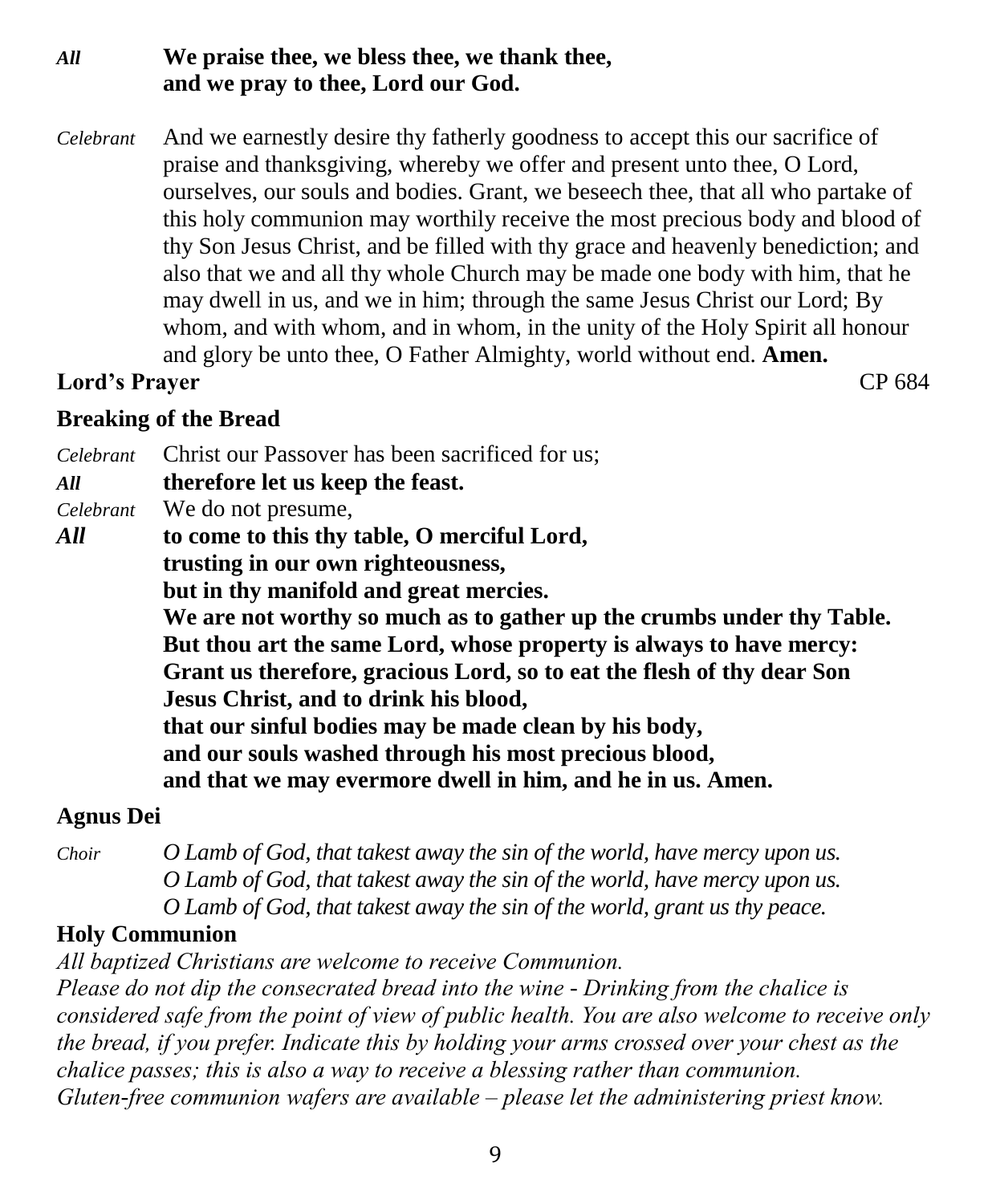#### **Motet** *All Things Bright And Beautiful* **JOHN RUTTER**

*All things bright and beautiful, all creatures great and small All things wise and wonderful, the Lord God made them all*

*Each little flower that opens, each little bird that sings He made their glowing colours, He made their tiny wings*

*The purple-headed mountain, the river running by The sunset and the morning, that brightens up the sky*

*The cold wind in the winter, the pleasant summer sun The ripe fruits in the garden, He made them every one*

*He gave us eyes to see them, and lips that we might tell How great is God Almighty who has made all things well*

#### **Prayer after Communion**

*Celebrant* Holy and blessed God, as you give us the body and blood of your Son, guide us with your Holy Spirit, that we may honour you not only with our lips but also in our lives. This we ask in the name of Jesus Christ our Lord. **Amen.**

### **Doxology**

*Celebrant* Glory to God,

*All* **whose power, working in us, can do infinitely more than we can ask or imagine. Glory to God from generation to generation, in the Church and in Christ Jesus, for ever and ever. Amen.**

#### **Blessing**

**Announcements** *Please be seated.*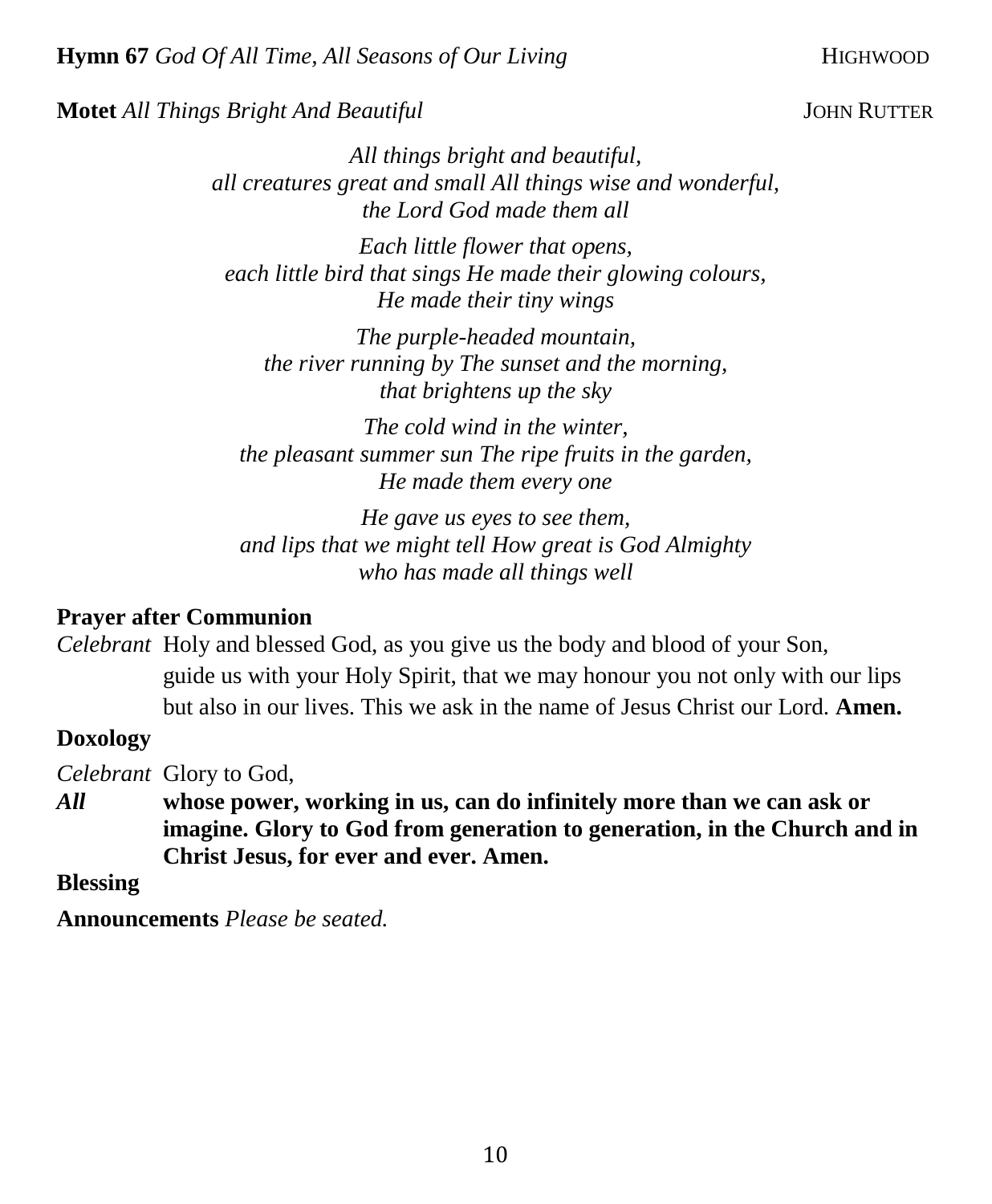#### $-$  ri  $-$  fied, And do is glo a All: 1. When in our mu sic God Α  $mu$ have found new di  $\overline{\phantom{a}}$ Men: 2. How  $of$ ing sic. we ten. mak  $\overline{\phantom{a}}$ faith In and Women: 3. So church. lit and song, has the in ur gy When  $ut$ most that night Choir: 4. And did not Je sus sing a. psalm all for praise! Let re -All: 5. Let 'ry in stru-ment be tuned ev - $\omega$ whole pride, lt is as though the cre leaves room for tion no ra of sound, As wor - ship moved **us** to a in the world men sion Borne wit - ness to the truth in οf wrong, through cen tu ries love.  $\blacksquare$ light? Then let sing for whom he us е vil strove a gainst the And may God give us faith to to raise! who have а voice joice 5  $1 - 4$ ia! tion cried: Al ٠ le ÷ lu а ia! Al le lu pro - found i, more ia! tongue: Al le lu 'Ŋ ev ia! Al le lu the fight: won AI-- le al - ways: sing Al lu ia! lu ia! le

# When in Our Music God Is Glorified